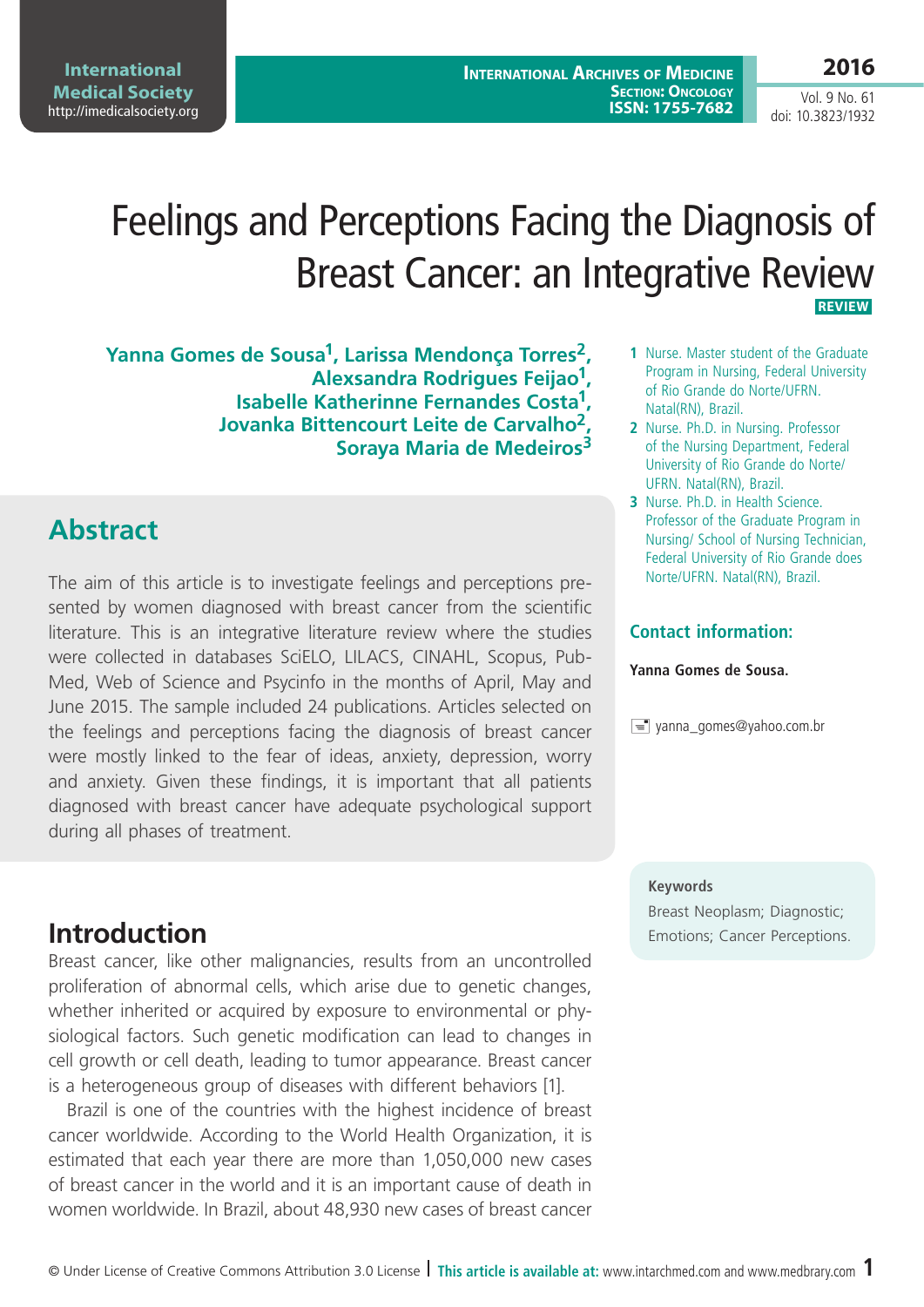are registered each year, which it is estimated that there are about 11, 860 deaths from this cause. The National Cancer Institute estimated for 2014, 57,120 new cases in Brazil, of whom 660 were in Rio Grande do Norte. According to the Ministry of Health, breast cancer is a leading cause of death in women in the country, constituting a serious problem for the national public health [2, 3, 4].

Although the prognosis is optimistic for most of the women diagnosed with an early-stage disease, it is common to believe that cancer results in death, having a profound psychosocial impact on patients and their families [5, 6].

The experience of breast cancer diagnosis affects women with a series of stressful events, similar to a disease that threatens their physical integrity. It is believed that the woman has a frightening experience, feeling anxious, insecure and worried about treatment, side effects and survival [7].

Being a stigmatizing disease, breast cancer in women causes a strong association with poor prognosis, suffering, incurability, the possible loss by breast mutilation, dependence on others and fear of aggressive treatment. In these cases, communication between health professionals, patients, and their families is of particular importance [8].

In crises, people need love and emotional support of those who are close to maintaining their identity. A study of women diagnosed with breast cancer shows the need to confront their mortality to help them cope with the uncertainty of the future [9].

Women affected by breast cancer, the confirmation of the diagnosis, and the fact of living with cancer can cause a significant change in their lives and in the way they see the world, they feel around several concepts, prejudices, changes in self-esteem and the restructuring of their image body [10].

Studies show that the consequences of the diagnosis are feelings of anxiety, fear, uncertainty of the future, insecurity, embarrassment, among others. It is also possible to observe women who face the stages of the disease with lightly hope and confidence. [6, 11].

Given the above, it is important to consider the feelings and the way women perceive the disease because these feelings cause great impact on their mental health.

Considering the complexity of the disease, the high incidence and the fact that women have their lives changed for the diagnosis and prolonged treatment and, in this way, they experience different feelings and perceptions; the following research question was formulated: What are the feelings and perceptions presented by women diagnosed with breast cancer? The objective to analyze feelings and perceptions presented by women diagnosed with breast cancer from the scientific literature was formulated to answer this question.

### **Methodology**

This is a bibliographic research of integrative review. This research allows the synthesis of multiple published studies, able to understand the state of the subject investigated and enrichment of pre-existing knowledge [12].

The following question was released to clarify and guide the analysis of the results that is, the investigated literature: What are the feelings and perceptions presented by women diagnosed with breast cancer?

Then, the selection of studies was carried, using seven databases accessed at the Federal University of Rio Grande do Norte (UFRN): Scientific Electronic Library Online (SciELO); Latin American and Caribbean Health Sciences (LILACS); Cumulative Index to Nursing and Allied Health (CINAHL); Scopus; Pub-Med; Web of Science and Psycinfo. This selection took place during April, May and June 2015, made by peers, through the search protocol built upon guidance provided by the nursing study subject based on evidence of the Graduate Nursing Program of UFRN.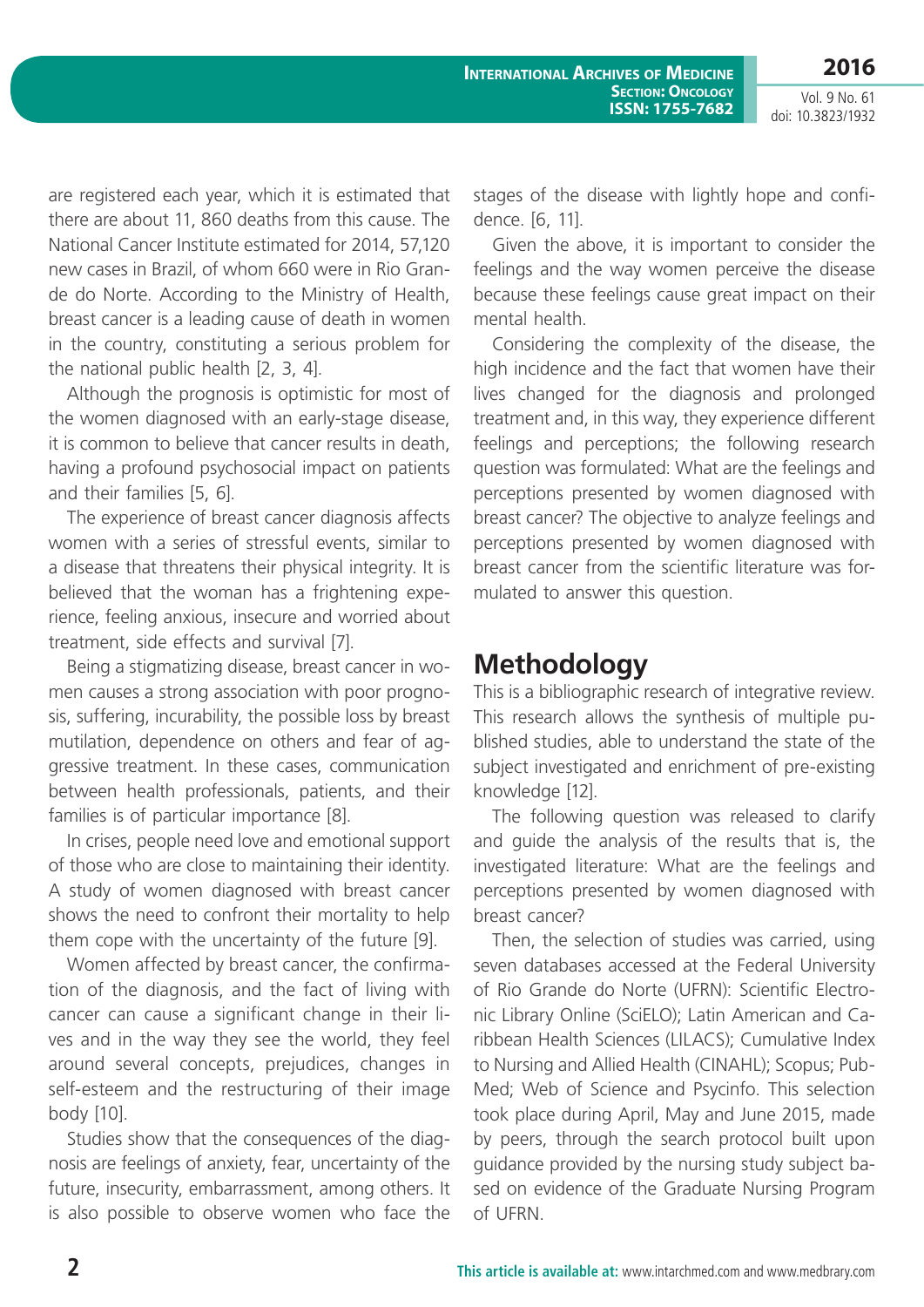The keywords were chosen from consultation with the Descriptors in Health Sciences (DeCS-BIRE-ME) and Medical Subject Headings (MeSH): Breast Neoplasms (1#); Diagnosis (2#); Emotions (3#). We also selected the keyword Cancer Perception (4#). There were two different intersections using uncontrolled descriptors and keyword. The terms were put in quotes and used Boolean operator "and" in both. The crosses are as follows: "1#" and "2#" and "3#" with 797 articles found, and "1#" and "2#" and "4#, " with 557 articles found.

The inclusion criteria for the selection of the studies were full articles available through access by UFRN and answering the main question of the study. As exclusion criteria, there were studies in editorial format, letter to the editor, review and expert opinion.

The studies were selected from three areas: title analysis, abstract analysis and detailed analysis of the full article. Articles that did not contain related titles to the topics of this study were excluded from the second part of the analysis. Those studies that did not contain abstract to show the feelings and perceptions of women after the diagnosis of breast cancer were excluded from the third part of

| <b>Database</b>   | <b>Articles</b><br>found<br>$1#$ and<br>$2#$ and $3#$ | <b>Articles</b><br>found<br>$"1#"$ and<br>$"2#"$ and<br>''4#'' | <b>Articles</b><br>found<br>$1#$ and<br>$2#$ and $3#$ | <b>Articles</b><br>found<br>$1#$ and<br>$2#$ and $4#$ |
|-------------------|-------------------------------------------------------|----------------------------------------------------------------|-------------------------------------------------------|-------------------------------------------------------|
| SciELO            | 0                                                     | 9                                                              | $\Omega$                                              | 1                                                     |
| <b>LILACS</b>     | 8                                                     | $\cap$                                                         | 3                                                     | $\bigcap$                                             |
| <b>CINAHL</b>     | 51                                                    | $\mathcal{P}$                                                  | 3                                                     | $\cap$                                                |
| Scopus            | 649                                                   | 86                                                             | 5                                                     | $\overline{4}$                                        |
| PubMed            | 34                                                    | 445                                                            | ∩                                                     | 5                                                     |
| Web of<br>Science | 1                                                     | 10                                                             | $\cap$                                                |                                                       |
| <b>PsycINFO</b>   | 54                                                    | 5                                                              | $\mathcal{P}$                                         | 1                                                     |
| Total             | 797                                                   | 557                                                            | 13                                                    | 11                                                    |

#### **Table 1.** Distribution of the domains and facets of QoL. João Pessoa, PB, 2015.

analysis. This part of the analysis selected or not the article to develop this production.

After the use of eligibility criteria and selection by title and abstract, there were 38 studies, but 6 were duplicated, and they were used only once and at the first searched base. After the reading of 32 articles in full, there were 8 excluded. Thus, in total, there were 24 studies included in this interactive review. **Table 1** shows the results of searches, based on data from the crosses described.

An instrument developed by the researchers was used to collect data, which consists of the following variables: authors; the title of the article; country; year of publication; methodological design (a type of study); the level of evidence; description of feelings and perceptions brought in the studies.

## **Results and Discussions**

Through the analysis of the selected articles, it was possible to observe the predominance of studies with a qualitative methodology, developed in the United States, with evidence level IV [13].

**Table 2** presents the articles selected for the final composition of the integrative review.

About the feelings and perceptions, the focus of study by the question, we prepared **Table 3** for better observation.

The breast cancer diagnosis is a period of transformation in women´s lives, so facing it is different as the singularities involving human beings [38].

Cancer is also related to the belief that the patient is doomed to die, sometimes because by the ignorance of the disease and its current therapeutic possibilities. The diagnosis of cancer usually involves a devastating effect on a person's life that receives it. This may be related to the fear of mutilation and disfigurement that treatments can cause, as well as the fear of death or many losses, both emotional, social, and equipment [39].

Living with the disease and with negative feelings from it, bring feelings of insecurity and several un-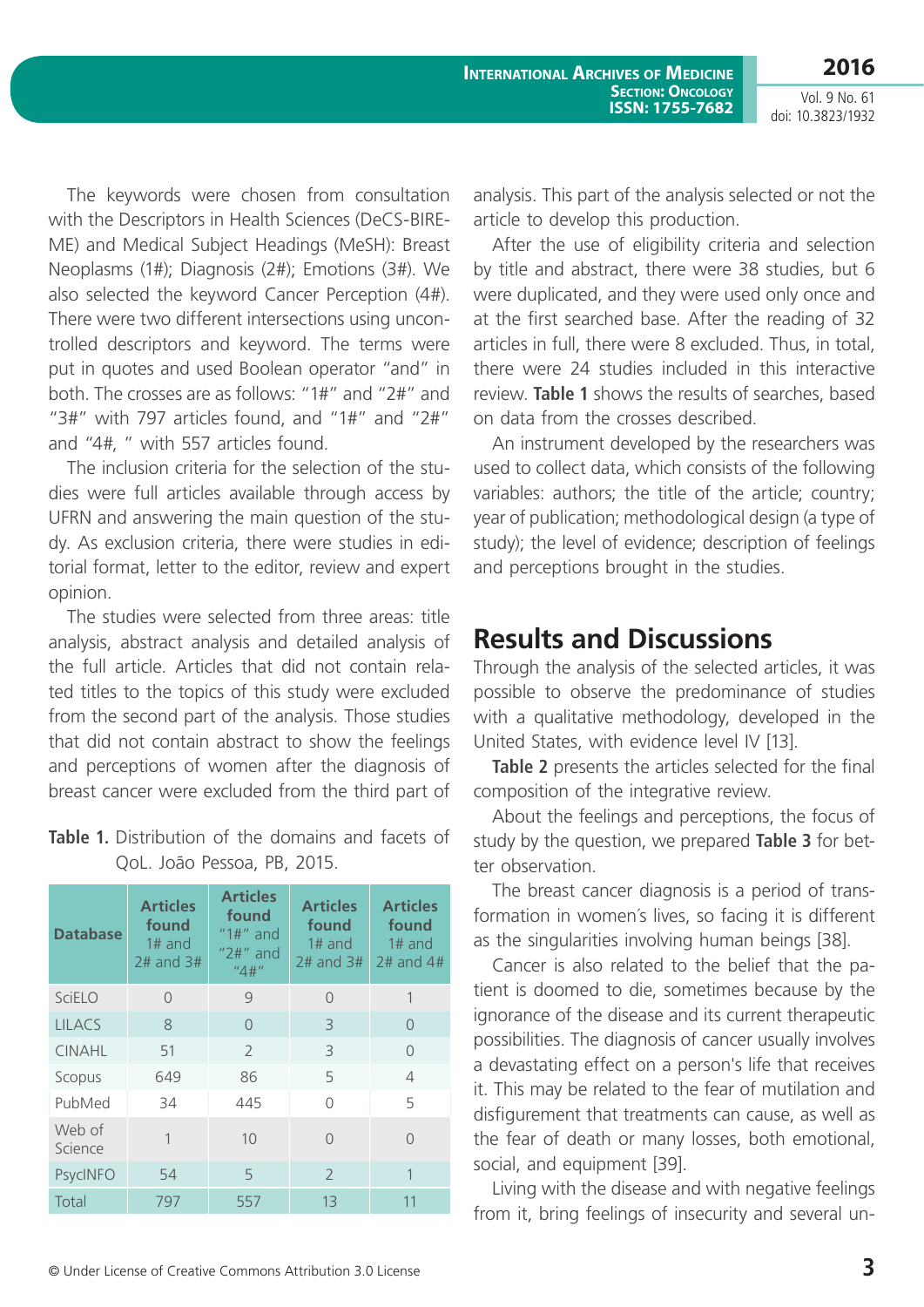#### **Table 2.** Articles of the integrative review .

| <b>Author</b>                     | <b>Títle</b>                                                                                                                                             | Journal/Year                                        |
|-----------------------------------|----------------------------------------------------------------------------------------------------------------------------------------------------------|-----------------------------------------------------|
| Lebel S, et al.                   | Comparison of four common stressors across the breast cancer trajectory.                                                                                 | Journal of Psychosomatic Research, 2007.            |
| Golden-Kreutz DM;<br>Andersen BL. | Depressive symptoms after breast cancer surgery: relationships with global, cancer-related, and life event<br>stress.                                    | Psycho-Oncology, 2004.                              |
| Andersen BL, et al.               | Psychological, Behavioral, and Immune Changes After a Psychological Intervention: A Clinical Trial.                                                      | Journal of Clinical Oncology, 2004                  |
| Khakbazan Z, et al.               | Appraisal of breast cancer symptoms by Iranian women: entangled cognitive, emotional and socio-cultural<br>responses.                                    | Asian Pacific Journal of Cancer Prevention,<br>2014 |
| Fingeret MC, et al.               | Body image screening for cancer patients undergoing reconstructive surgery                                                                               | Psycho-Oncology, 2014                               |
| Mosher CE, et al.                 | Living with metastatic breast cancer: a qualitative analysis of physical, psychological, and social sequelae.                                            | The Breast Journal, 2013                            |
| Metcalfe KA, et al                | The impact of having a sister diagnosed with breast cancer on cancer-related distress and breast cancer risk<br>perception.                              | <b>Cancer, 2013</b>                                 |
| Rosenberg SM, et al               | Body image in recently diagnosed young women with early breast cancer                                                                                    | Psycho-Oncology, 2013                               |
| Roundtree AK, et al               | Problems in transition and quality of care: perspectives of breast cancer survivors.                                                                     | Supportive Care in Cancer, 2011                     |
| Dolina JV, et al.                 | Different moments in the breast cancer illness.                                                                                                          | Rev Esc Enferm USP, 2014                            |
| Cordova MJ, et al.                | Breast Cancer as Trauma: Posttraumatic Stress and Posttraumatic Growth.                                                                                  | J Clin Psychol Med Settings, 2007                   |
| Lacerda JS de, et al.             | Feelings of women with breast cancer: an exploratory descriptive study.                                                                                  | OBJN, 2009                                          |
|                                   | Rosa LM da; Radünz V. Meaning of breast cancer in the perception of women: the symptom to treatment.                                                     | Rev. Emferm., 2012                                  |
| Ramos WSR.                        | Feelings experienced by women affected by breast cancer.                                                                                                 | J. Health Sci Inst, 2012                            |
| Thornton LM, et al.               | Emotions and social relationships for breast and gynecologic patients: a qualitative study of coping with<br>recurrence.                                 | Psycho-Oncology, 2014                               |
| Turner J, et al.                  | Psychosocial impact of newly diagnosed advanced breast cancer.                                                                                           | Psycho-Oncology, 2005                               |
| Beatty L, et al.                  | The psychosocial concerns and needs of women recently diagnosed with breast cancer: a qualitative study of<br>patient, nurse and volunteer perspectives. | Health Expectations, 2008                           |
| Morse JM, et al.                  | Awaiting Diagnosis of Breast Cancer: Strategies of Enduring for Preserving Self.                                                                         | Oncology Nursing Forum, 2014                        |
| Banning M, Tanzeem T              | Managing the illness experience of women with advanced breast cancer: hopes and fears of cancer-related<br>insecurity.                                   | European Journal of Cancer Care, 2013               |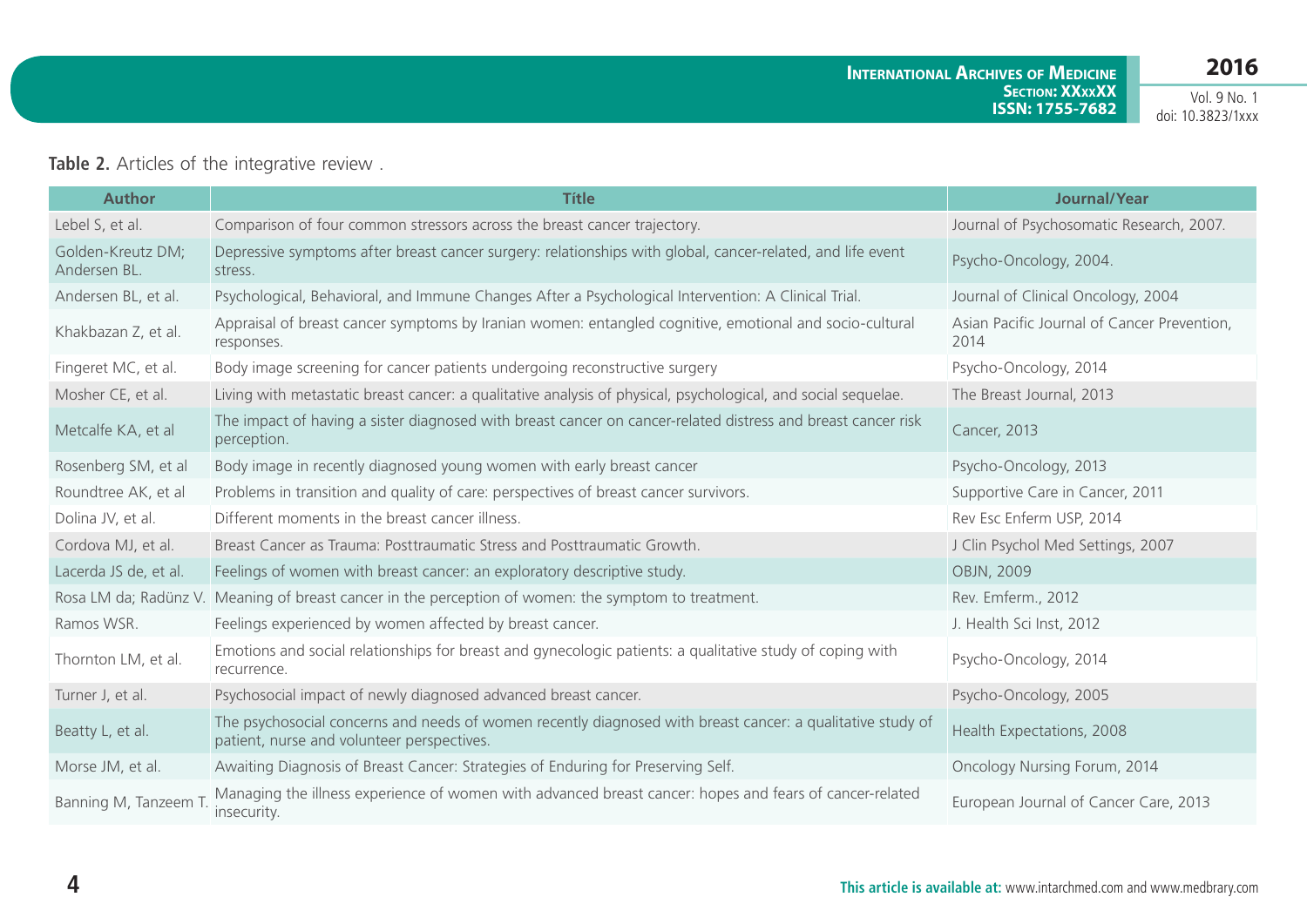**2016**

Vol. 9 No. 61 doi: 10.3823/1932

| <b>Author</b>                | <b>Títle</b>                                                                                                                                                | Journal/Year                                  |
|------------------------------|-------------------------------------------------------------------------------------------------------------------------------------------------------------|-----------------------------------------------|
| Jassim GA, Whitford<br>DL.   | The quality of life of Bahraini women with breast cancer: a cross-<br>sectional study.                                                                      | BMC Cancer, 2013                              |
| Nascimento KTS do,<br>et al. | Feelings and sources of emotional support for women in mastectomy Revista de Enfermagem<br>preoperative in a teaching hospital.                             | <b>UERJ, 2014</b>                             |
| Fischer MS, et al.           | From despair to hope: A longitudinal study of illness perceptions and<br>coping in a psycho-educational group intervention for women with<br>breast cancer. | British Journal of Health<br>Psychology, 2013 |
| Nizamli F, et al.            | Experiences of Syrian women with breast cancer regarding<br>chemotherapy: A qualitative study.                                                              | Nursing and Health<br>Sciences, 2011          |
| Blow AJ, et al.              | The Emotional Journey of Women Experiencing Breast Abnormality.                                                                                             | Qualitative Health Research,<br>2011          |

**Table 3.** Feelings and perceptions from the studies.

| <b>Feelings/Perceptions</b>          | <b>Studies</b>                                                     |
|--------------------------------------|--------------------------------------------------------------------|
| Fear                                 | 12; 15; 17; 20; 21; 22; 23; 24;<br>25; 26; 27; 28; 29; 32; 34; 35. |
| Conflicts with family and<br>friends | 12; 13.                                                            |
| Anxiety                              | 14; 24; 25; 26; 29; 34; 35.                                        |
| Depression                           | 13; 15; 25; 26; 27; 28; 32.                                        |
| Concern                              | 15; 16; 17; 19; 20; 26; 29; 31;<br>32.                             |
| Anguish                              | 17; 18; 25; 28; 29; 33; 35.                                        |
| Shock                                | 17; 28.                                                            |
| Loneliness                           | 17; 28.                                                            |
| Lack of control of life              | 17; 34.                                                            |
| Uncertainty                          | 21; 34.                                                            |
| Despair                              | 23; 25; 32.                                                        |
| Acceptance                           | 23; 24; 26.                                                        |
| Refusal                              | 24.                                                                |
| Tension                              | 25; 26; 27; 32.                                                    |
| Confidence                           | 33.                                                                |
| Faith                                | 32.                                                                |
| Shame                                | 32.                                                                |
| Tranquility                          | 32.                                                                |
| Discrimination                       | 30; 32.                                                            |
| Insecurity                           | 32.                                                                |
| Irritation                           | 26; 27; 28; 31; 35.                                                |
| Negativity                           | 13; 26.                                                            |
| Hope                                 | 26; 30.                                                            |
| Optimism                             | 26; 33.                                                            |
| Perseverance                         | 29.                                                                |

certainties. The feelings generated by breast cancer are diverse and vary according to the individual woman´s interpretation of the social meaning attributed to the disease. They can be modified and acquire different meanings, depending on the stage of treatment in which the woman experiences it [40].

Feelings are varied; it is possible to observe the surprise of women in the elucidation and confirmation of the diagnosis process, emerging at this stage, feelings of despair to find the lump, anxiety during the examinations, and indifference, fear and uncertainty to receive confirmation of diagnosis [41].

The articles of this study selected on the feelings and perceptions facing the diagnosis of breast cancer were mostly linked to the fear of ideas, anxiety, depression, concern and anxiety, common feelings to unfamiliar situations, bringing the idea of danger, putting health at risk.

## **Feelings and Perceptions of Women Facing Breast Cancer Diagnosis**

Fear [14, 17, 19, 22] and concern [17, 18, 19, 21] with the unexpected are some conditions that will eventually cause the loss of emotional balance. When a lump or change is detected, the feeling of fear becomes present. A woman can take two simultaneous aspects: it cannot be anything serious or be cancer, usually she thinks the worst [42, 43].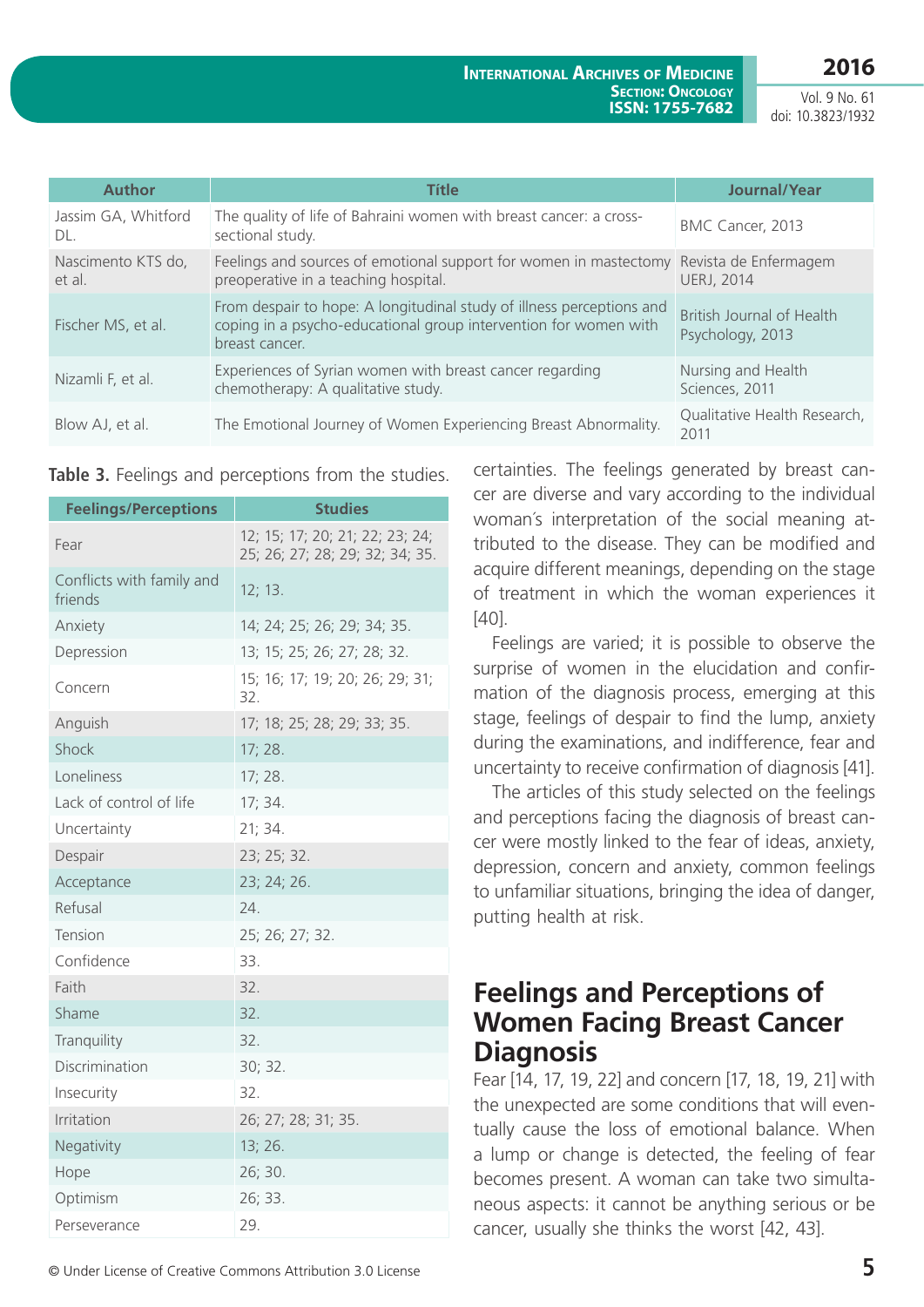**International Archives of Medicine SECTION: ONCOLOGY ISSN: 1755-7682** **2016**

Vol. 9 No. 61 doi: 10.3823/1932

At that stage, it is emphasized the importance of therapeutic support groups in the emotional restructuring of women. Support comes through dialogue, questioning, the experiences and the exchange of information, the emergence of new learning, giving conditions for women to understand the disease and its consequences, favoring resilience [44].

Based on the diagnosis, the woman goes through instability, marked by fears, frustrations, conflicts and insecurity. This suffering is associated with the serious nature and the idea of possible death. The aversion to women for breast cancer is because its biopsychosocial and physical effects, profound and significant affecting them.

Therefore, it is essential to understand the experience of living with breast cancer, because the uncertainty is a constant presence in the lives of these women and it is usually manifested by fear of disease recurrence [45].

The breast loss and other sequels of cancer and its treatment become part of women´s lives and constantly bring to mind the experiences of illness, being able to produce suffering and psychological distress [46].

Considering the illness, the experienced losses and the various symptoms that cancer causes and may contribute to the worsening of the disease during treatment, the diagnosis of cancer is experienced as a moment of distress and anxiety, because the disease is labeled as painful and deadly, and consequently triggering concerns about death [47].

Studies [16, 27, 28, 36, 37] reported that anxiety becomes present in the lives of these women through all stages involving the disease. The yearning for the test results, the next cycle of treatment, changes in body image, knowing how it will end, contributes to the increased amount of anguish and concern [47]. In addition to involvement with the stages of the disease, there is a need to reorganize the roles of mother, wife, housewife, professional, caring women because of redistributing responsibilities(48].

The many feelings listed in the study are part of the individual diagnosed with cancer since they are found as a form of protection for the time of pain and suffering. The way to demonstrate what they feel is entirely related to the particularities of each woman, from the psychological factor to the way of seeing the world.

Each of them has different motivations and supports, and this reflects in the way they will face the disease. During the readings, positive feelings and perceptions at diagnosis were found, even though in smaller numbers, some studies have brought women who had the confidence, faith, peace, optimism, hope as part of their feelings.

The courage and strength found to cope the disease and seek treatment come from their children, attributed to God, faith providing the will to live with greater optimism(25]. Spiritual support generates a kind of responsibility, where the search for a cure, rehabilitation, force is transferred to God [38].

Then, it can be seen that the duality of feelings shown in studies reveals the emotional imbalance of women affected by cancer, requiring psychological support for those women may mature in the period of difficulty. The maturity previously mentioned does not mean the acceptance and development only of positive feelings, but learning to live with the fears, anxieties and concerns.

Knowing how women understand in their subjective dimension, the meanings of the disease and how they feel facing it, may represent an important contribution both to the reflection of health professionals on the need to establish an interpersonal relationship and care suitable, as the best approach to this issue in the training and practice of health professionals.

As health professionals, we need to offer a warm, comfortable environment where these women feel the urge to talk, share their feelings, answer questions, being heard and accepted. Information and clarification should be provided to patients and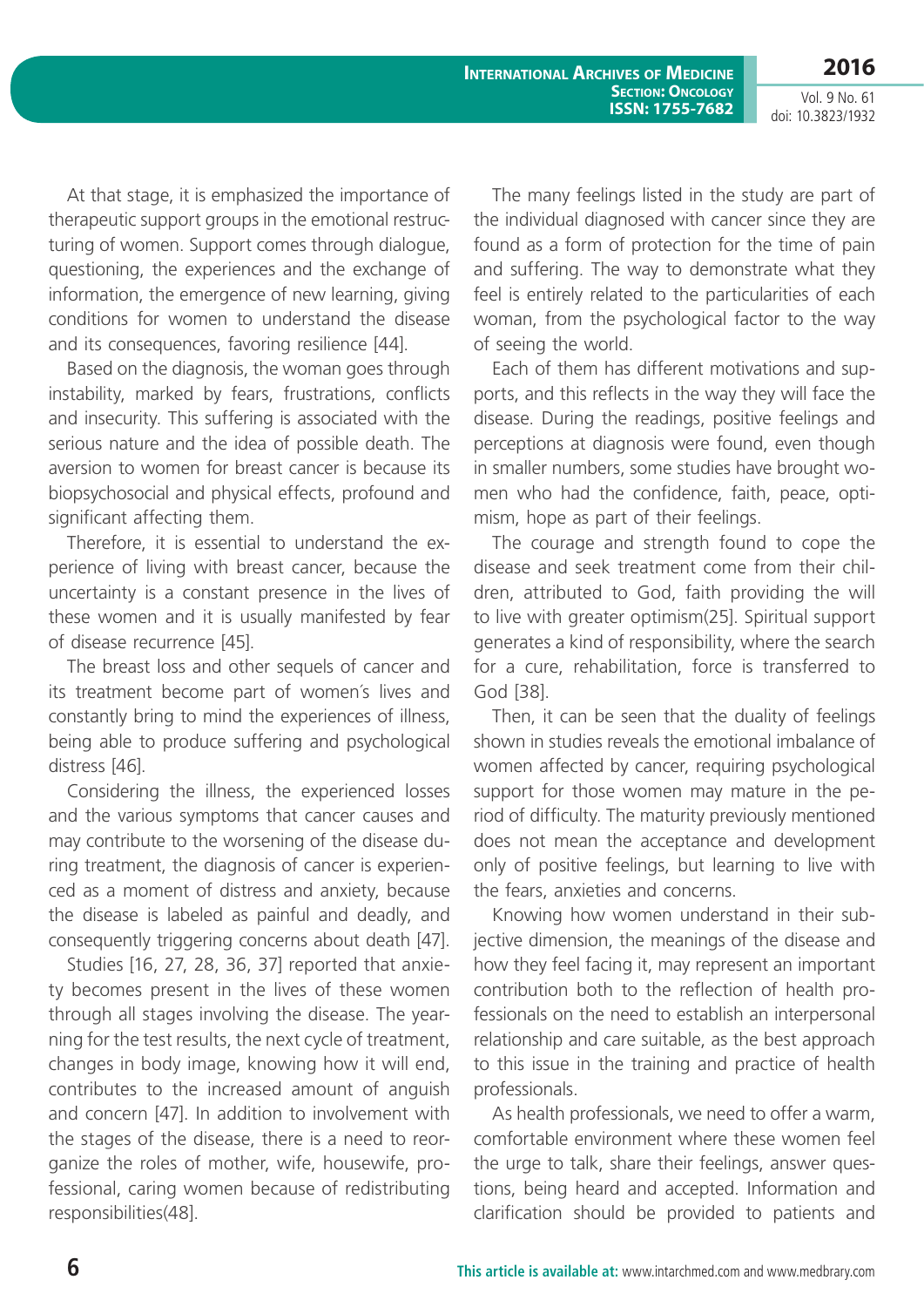families, making clear how the treatment developments and possible complications of the disease are, demonstrating respect for the autonomy of the patient [25].

## **Conclusions**

After the assessment of the data on the feelings and perceptions facing the diagnosis of breast cancer, held in databases, this study showed the main feelings generated by the breast cancer diagnosis in women, observing that the diagnosis involves not only the physical and physiological condition but also the psychological and social area of the patient´s life.

The psychological changes together with breast cancer start from the time of diagnosis and women are seen around several concepts and (pre) concepts. The main feelings and sensations found in the studies found were associated with changes in self-image, low self-esteem, and biopsychosocial effects caused by fear, anxiety, depression, worry and anguish, and the restructuring of body image when there is mastectomy whether partial or total.

Given these findings, it is important that all patients diagnosed with breast cancer have adequate psychological support during all phases of treatment.

Cancer prevention should be understood as a multifaceted condition with socioeconomic, political and cultural influences, and the subjectivity found in feelings should be considered by health professionals in the practice of care targeted to women with breast cancer.

### **References**

- **1.** Brasil, Ministério da Saúde. Atlas da Mortalidade. Disponível em: <http://mortalidade.inca.gov.br/Mortalidade/>. Acesso em: 11/05/2015.
- **2.** Duarte TP, Andrade AN. Enfrentando a Mastectomia: Análise dos relatos de mulheres mastectomizadas sobre questões ligadas a sexualidade, 1999.
- **3.** INCA. Estimativa 2014: Incidência de Câncer no Brasil. Coordenação de Prevenção e Vigilância. Rio de Janeiro: INCA, 2014.
- **4.** Brasil. Ministério da Saúde. Controle do câncer de Mama. Rio de Janeiro, 2009
- **5.** Bergamasso RB, Angelo M. O sofrimento de descobrir-se com câncer de mama: como o diagnóstico é experienciado pela mulher. Rev Bras de Cancerologia 2001; 47(3):277-82.
- **6.** Ferreira DB, et al. Nossa vida após o câncer de mama: percepções e repercussões sob o olhar do casal. Rev Bras Enferm 2011 maijun; 64(3):536-44.
- **7.** Gonçalves LLC, Lima AV, Brito ES, Oliveira MM, Oliveira LAR, Abud ACF et al. Mulheres com câncer de mama: ações de autocuidado durante a quimioterapia. Rev Enferm UERJ. 2009; 17(4):575-80
- **8.** Tarricone Júnior V, et al. Comunicação do diagnóstico de câncer de mama. Rev. bras. mastol. Rio de Janeiro, v. 20, n. 1, p. 27-32, jan./mar. 2010.
- **9.** Lugton J. The nature of social support as experienced by women treated for breast cancer. Journal of Advanced Nursing 1997; 25:1184-91.
- **10.** Albarello R, et al. Percepções e enfrentamentos de mulheres que vivenciaram diagnóstico de câncer de mama. Revista de Enfermagem 2012; 8(8):31-41.
- **11.** Menezes NNT de, Schulz VL, Peres RS. Impacto psicológico do diagnóstico do câncer de mama: um estudo a partir dos relatos de pacientes em um grupo de apoio. Estudos de Psicologia 2012 maio-ago; 17(2):233-40.
- **12.** Mendes KDS, Silveira RCCP, Galvão CM. Revisão integrativa: método de pesquisa para a incorporação de evidências na saúde e na enfermagem. Texto Contexto Enferm 2008 out-dez; 17(4):758-64
- **13.** Joanna Briggs Institute. Reviewer's Manual. Adelaide (Australia): Royal Adelaide Hospital; 2008.
- **14.** Lebel S, et al. Comparison of four common stressors across the breast cancer trajectory. Journal of Psychosomatic Research 2007 set; 63(3):225-32.
- **15.** Golden-Kreutz DM, Andersen BL. Depressive symptoms after breast cancer surgery: relationships with global, cancer-related, and life event stress. Psycho-Oncology 2004 jun; 13(3):211-20.
- **16.** Andersen BL, et al. Psychological, Behavioral, and Immune Changes After a Psychological Intervention: A Clinical Trial. Journal of Clinical Oncology 2004 set; 22(17):3570-80.
- **17.** Khakbazan Z, et al. Appraisal of breast cancer symptoms by Iranian women: entangled cognitive, emotional and sociocultural responses. Asian Pacific Journal of Cancer Prevention 2014; 15(19):8135-42.
- **18.** Fingeret MC, et al. Body image screening for cancer patients undergoing reconstructive surgery. Psycho-Oncology 2014 fev; 23(8):898-905.